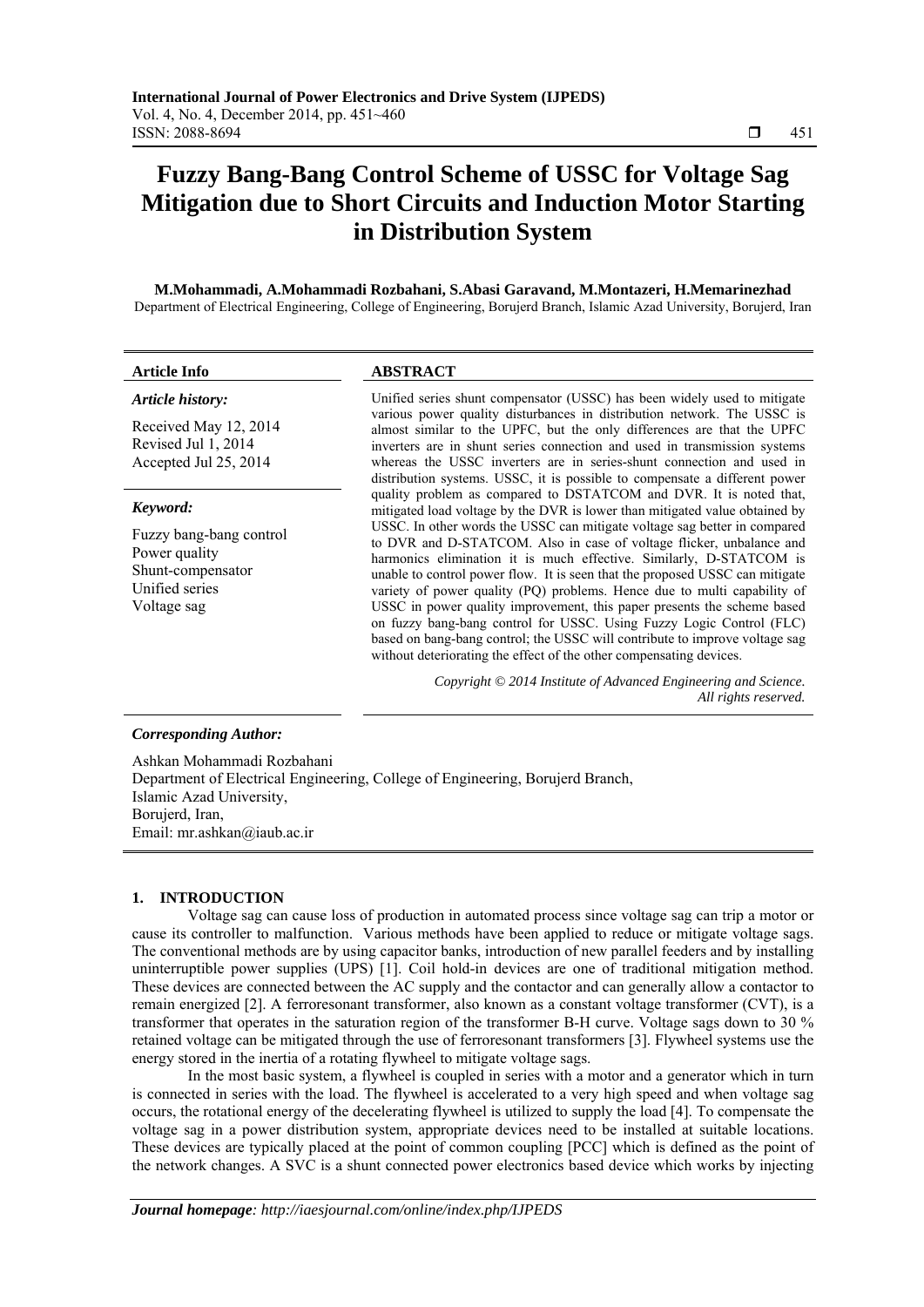reactive current into the load, thereby supporting the voltage and mitigating the voltage sag [5]. The DVR is one of the custom power devices which can improve power quality, especially, voltage sags [6]. The DVR injects three single-phase voltages in series with incoming supply voltages.

The magnitude and phase angle of injected voltage are variables which result in variable real and reactive power exchange between the DVR and the sensitive load or the distribution system Others have investigated new methods to improve power quality [7]. Usually the control voltage of the DVR in mitigating voltage sag is derived by comparing the supply voltage against a reference waveform [8]. There are many solutions in mitigating the power quality problems at a distribution system such as using surge arresters, active power filters, isolation transformer, uninterruptible power supply and static VAR compensator are some of new methods. In [9] authors proposed a new D-STATCOM control algorithm which enables separate control of positive and negative sequence currents and decoupled control of d- and q-axes current components. In [10] the mitigation of voltage flicker and reduction in THD by using STATCOM has been investigated.

Reference [11] use real time digital simulation of power electronic system which is a heavily computer intensive operation, and based on VSC D-STATCOM power system. From the studies, it is shown that all these equipments are capable in solving power quality problems.

The best equipment to solve this problem at distribution systems at minimum cost is by using Custom Power family of D-STATCOM. By using a unified approach of series-shunt compensators it is possible to compensate for a variety of power-quality problems in a distribution system including sag compensation, flicker reduction, unbalance voltage mitigation, and power-flow control [12]. Since this device is able to mitigate several of power quality disturbances, therefore this paper focuses on this device and presents a new control strategy based fuzzy logic bang-bang control to mitigate voltage sag.

#### **2. VOLTAGE SAG CONCEPTS**

Voltage sag is reduction in supply voltage magnitude followed by voltage recovery after a short period of time. In the IEEE Standard 1159-1995, the term "sag" is defined as a decrease in rms voltage to values between 0.1 to 0.9 p.u, for durations of 0.5 cycles to 1 min [8-10]. The two main causes of voltage sags are network faults and the starting of equipment which draw large currents, particularly direct-on-line motors. Voltage sag is characterized in terms of the following parameters, magnitude of sag and duration of sag and phase-angle jump. Depending on the type of fault, sag can be balanced or unbalanced. Naturally for the Three phase to ground (ABC-G) fault the sag is symmetrical (balanced) in all three phases as shown in Figure 1.

Whereas for unbalanced faults like A-G, B-C, BC-G the sag is unsymmetrical in all three phases, as shown in Figure 2.



Figure 1. Balanced voltage sag in three phases Figure 2. Balanced voltage sag in three phases

Voltage sags are measured using specialized power quality monitoring instrumentation. The instrumentation must be configured with a sag threshold voltage. That is, a voltage level that will trigger a sag capture when the rms voltage falls below it. Figure 3 shows a graphical representation of a voltage sag including the sag threshold and the parameters (duration, retained voltage) used to report the sag.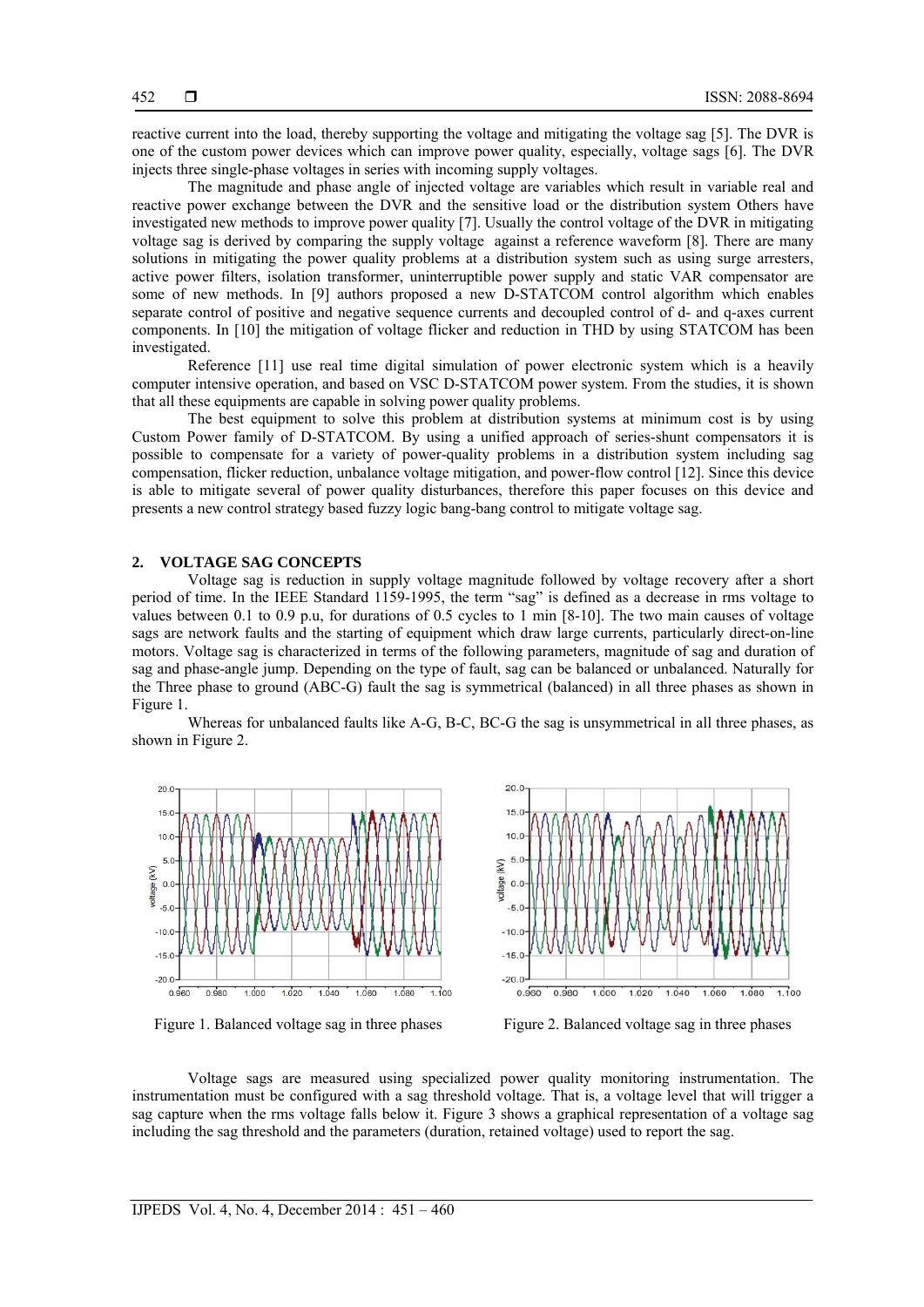

Figure 3. Graphical representation of voltage sag

## **3. USSC MODELING**

The Unified Series Shunt Compensator is a combination of series and shunt voltage source inverters as shown in Figure 4. The basic components of the USSC are two 12-pulse voltage source inverters composed of forced commutated power semiconductor switches, typically Gate Turn Off thyristor valves. One voltage source inverter is connected in series with the line through a set of series injection transformers, while the other is connected in shunt with the line through a set of shunt transformers.

The dc terminals of the two inverters are connected together and their common dc voltage is supported by a capacitor bank [13]. The USSC is almost similar to the UPFC, but the only differences are that the UPFC inverters are in shunt series connection and used in transmission systems whereas the USSC inverters are in series-shunt connection and used in distribution systems [14].



Figure 4. General Configuration of Unified Series Shunt Compensator-USSC

# **4. CAPABILITIES OF USSC VERSUS D-STATCOM AND DVR**

Since the introduction of FACTS and custom power concept [15], devices such as unified powerflow controller (UPFC), synchronous static compensator (STATCOM), dynamic voltage restorer (DVR), solid-state transfer switch, and solid-state fault current limiter are developed for improving power quality and reliability of a system [16], [17]. Advanced control and improved semiconductor switching of these devices have achieved a new area for power-quality mitigation. Investigations have been carried out to study the effectiveness of these devices in power-quality mitigation such as sag compensation, harmonics elimination, unbalance compensation, reactive power compensation, power-flow control, power factor correction and flicker reduction [18-19]. These devices have been developed for mitigating specified power-quality problems. By using a unified approach of series-shunt compensators it is possible to compensate for a variety of power-quality problems in a distribution system including sag compensation, flicker reduction, unbalance voltage mitigation, and power-flow control [11]. Usually individual custom power devices such as DSTATCOM and DVR focus on solving specific power quality problems in a distribution system. However, by using USSC, it is possible to compensate a different power quality problem as compared to DSTATCOM and DVR as indicated in Table 1 [20].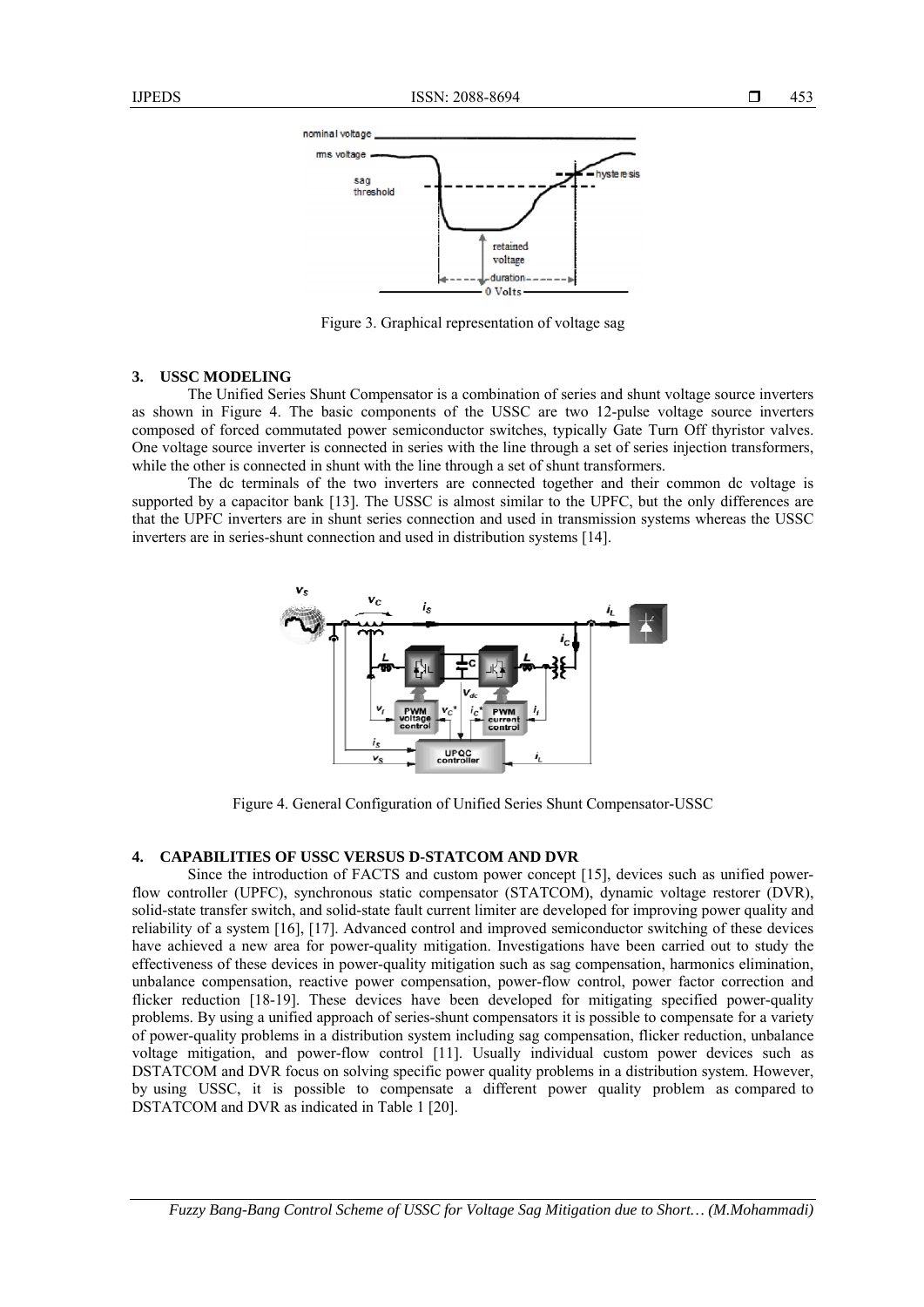| Table 1. Power quality mitigation using USSC versus others custom power devices |            |            |            |
|---------------------------------------------------------------------------------|------------|------------|------------|
| Power Quality Mitigation                                                        | <b>DVR</b> | D-STATCOM  | USSC       |
| Voltage Flicker                                                                 | YES        | Limited    | YES        |
| <b>Voltage Sag Compensation</b>                                                 | <b>NO</b>  | <b>YES</b> | <b>YES</b> |
| Unbalance                                                                       | NO.        | YES        | YES        |
| <b>UPS</b> Mode                                                                 | <b>YES</b> | YES        | YES        |
| Power Flow Control                                                              | NO.        | NO.        | YES        |
| Harmonic Elimination                                                            | NO.        | YES        | YES        |

Table 1. Power quality mitigation using USSC versus others custom power devices

It is noted that, mitigated load voltage by the DVR is a steady state value but this value is lower than mitigated value obtained by USSC. In other words the USSC can mitigate voltage sag better in compared to DVR and D-STATCOM. Also in case of voltage flicker, unbalance and harmonics elimination it is much effective. Similarly, D-STATCOM is unable to control power flow. It is seen that the proposed USSC can mitigate variety of PQ problems [21].

## **5. USSC INSTALLATION IN DISTRIBUTION SYSTEM**

Before modeling the USSC, all distribution system components, i.e., lines and cables, loads, transformers, large motors and generators have to be converted into equivalent reactance (*X*) and resistance (*R*) on common bases. The main system component models are used in the formulation of impedance matrix for voltage sag calculation [22]. In steady state analysis, the series and shunt inverters of the USSC are presented by two voltage sources  $V_{d}$  and  $V_{sh}$  respectively as shown in Figure 5.



Figure 5. Equivalent circuit of USSC

 $X_{sc}$  and  $X_{sh}$  represents the reactance of the transformers associated with the series and shunt voltage source inverters, respectively. Therefore, voltage equation of series and shunt inverters can be expressed as follows:

$$
V_s = -V_{dq} + I_{se} (jX_{se}) + V_0
$$
\n(1)

$$
V_s + V_{dq} - I_{se} (jX_{se}) = V_{sh} + I_{dq} (X_{sh})
$$
\n(2)

$$
I_s = I_{se} = I_{dq} + I_L = \frac{V_{sh} - V_0}{X_{sh}} + I_L
$$
\n(3)

Where  $I_{sc}$  and  $I_{dq}$  are the series and shunt inverter currents, respectively.

The voltage across the distribution line reactance,  $X_L$  is:

$$
V_{X} = V_{s} + V_{dq} - I_{se} (jX_{se}) - V_{L} =
$$
  
\n
$$
V_{0} - V_{L} = X_{L}.I_{L}
$$
\n(4)

Where,  $I_L$  is distribution line current.

The voltage,  $V_X$ , across the distribution line can be changed by changing the inserted voltage,  $V_{dq}$ ,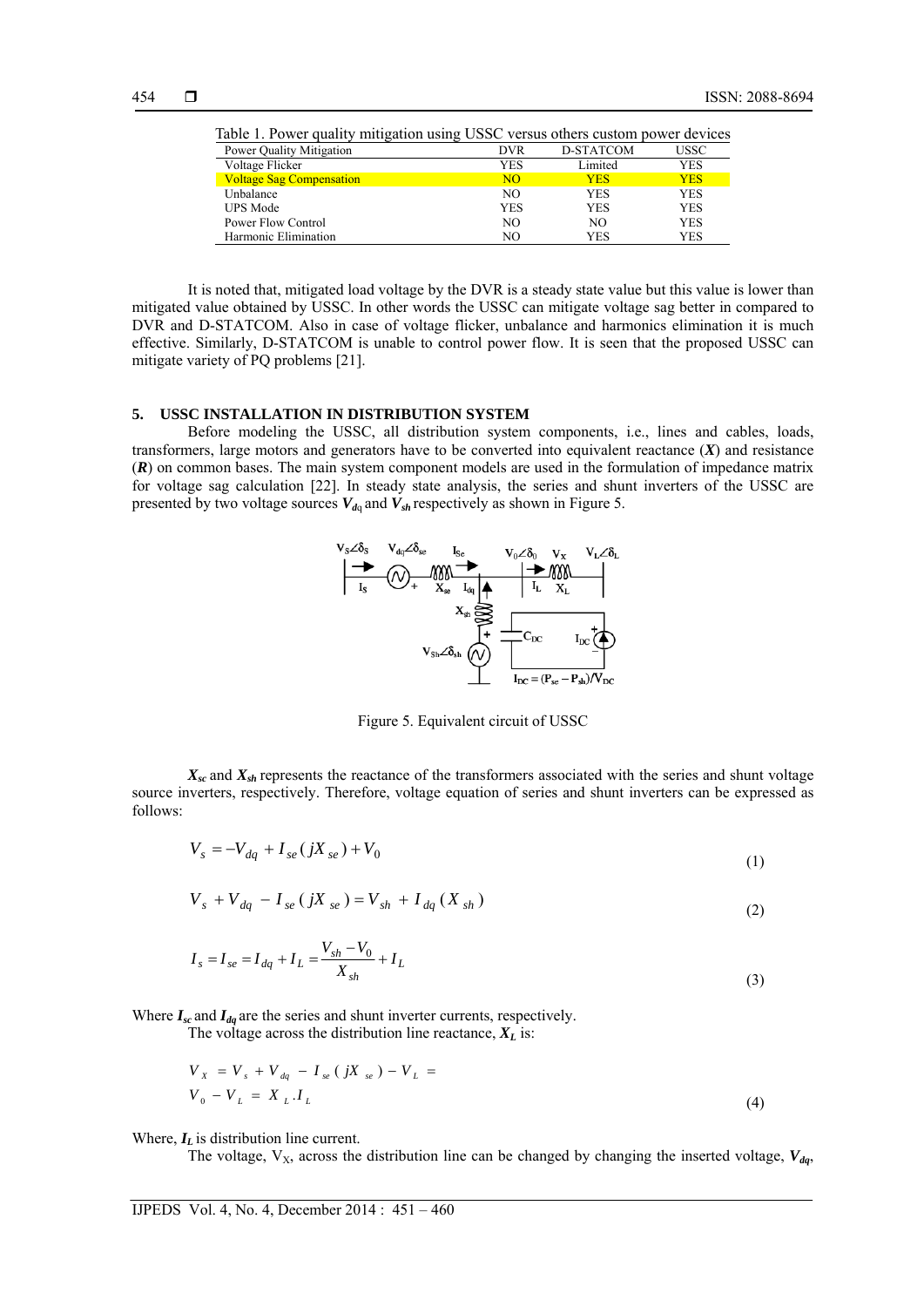which is in series with the distribution line. If we consider  $V_{dq} = 0$ , the distribution line sending end voltage,  $V_s$ , leads the load voltage by an angle  $\delta$  *i.e.*  $\delta_s - \delta_L$ .

The resulting real and reactive power flows at the load side are P and Q, which are given as follows:

$$
P_{ussc} = \frac{V_0.V_L}{X_L} \sin \delta \tag{5}
$$

$$
Q = \frac{V_0.V_L}{X_L} (1 - \cos \delta) \tag{6}
$$

With an injection of  $V_{dq}$ , the distribution line voltage  $V_0$  will lead the load voltage  $V_L$ , and  $\delta_0 > \delta_L$ . thus the resulting line current and amount of flow Will be changed. With a larger amount of  $V_{da}$  injection,  $V_0$ now lags the load voltage  $V_L$ , and  $\delta_0 < \delta_L$ .

Consequently, the line current and power flow will be reversed.

#### **6. CONTROL STRATEGY OF VOLTAGE SAG MITIGATION**

Series converter provides the main function the USSC by injecting a voltage Vdq with controllable magnitude Vdq and phase angle  $\delta_{\rm se}$  in series with the line via an insertion transformer. This injected voltage acts essentially as a synchronous ac voltage source. The feeder current flows through this voltage source resulting in reactive and real power exchange between it and its ac system. The reactive power exchanged at the ac terminal (ie. at the terminal of series injection transformer) is generated internally by the converter. The real power exchanged at the ac terminal is converted into dc power, which appears at the dc link as a positive or negative real power demand.

According to the theoretical concepts, the rotation of series voltage phasor Vdq with angle  $\delta_{se}$  cause variation of both the transmitted real power 'P' and the reactive power 'Q' with  $\delta_{se}$  in a sinusoidal manner. For validating the proposed circuit model of USSC, the magnitude of series injected voltage is kept constant at 2KV and its angle is varied from 0o to 360o. The variation in real and reactive power is investigated and it is observed that the variation of real and reactive power is sinusoidal with variation in angle, thus coinciding with theoretical concepts. It can be seen that the transmitted real power is maximum at angle 90o, minimum at angle 270o and medium at angle 0o. Hence, these values are selected in the switching function. The target of damping control is to conduct proper switching of C0, C1 or C2 at strategic times as to quickly mitigate voltage sag.

The output of series converter can be bang-bang controlled to three different values:

$$
Vdq = \begin{cases} |V| \angle 0 & \text{When} \quad \text{switch} \quad CO & \text{is} \quad closed. \\ |V| \angle 90 & \text{When} \quad \text{switch} \quad CI & \text{is} \quad closed. \\ |V| \angle 270 & \text{When} \quad \text{switch} \quad C2 & \text{is} \quad closed. \end{cases}
$$
(7)

Where Vdq is the voltage injected by the USSC; is the maximum magnitude of voltage that can be injected by the USSC.

Fuzzy logic controller is an intelligent technique which has been implanted in the control of facts devices on power system. Mridul Jha. and S.P. Dubey in [23] investigated the Neuro-Fuzzy based controller for a three phase four wire shunt active power filter . Also some authors have utilized the fuzzy approach in the control of renewable energies. By [24] the implementation of fuzzy logic controller in photovoltaic power generation using boost converter and boost inverter has been analyzed. The ultimate objective of this work is to implement fuzzy logic controller at the line in which USSC is connected. The inputs to fuzzy logic controller are V and δ measured at USSC terminals. For the output, the fuzzy logic controller will choose one of the three switch states from C0, C1 and C2 through competition. A simple fuzzy logic scheme comprises three functioning blocks, namely fuzzification, implication and inference, and selection of control. Input data are processed through these three blocks sequentially.

*Fuzzification:* Crisp input data need to be converted into membership grades to which they belong to each of the associated linguistic levels. These levels are represented by fuzzy sets. Fuzzification serves as data preprocessor for implications of linguistic rules in a later stage. There are 10 distinct linguistic levels, namely A1-10, for input V and 5 distinct linguistic levels, namely B1-5, for δ. Membership functions for the corresponding fuzzy sets are distinct and triangular. A heuristic trial-and-error procedure is needed to find the appropriate fuzzy partitioning by comparing the present and desired response for fuzzy logic control.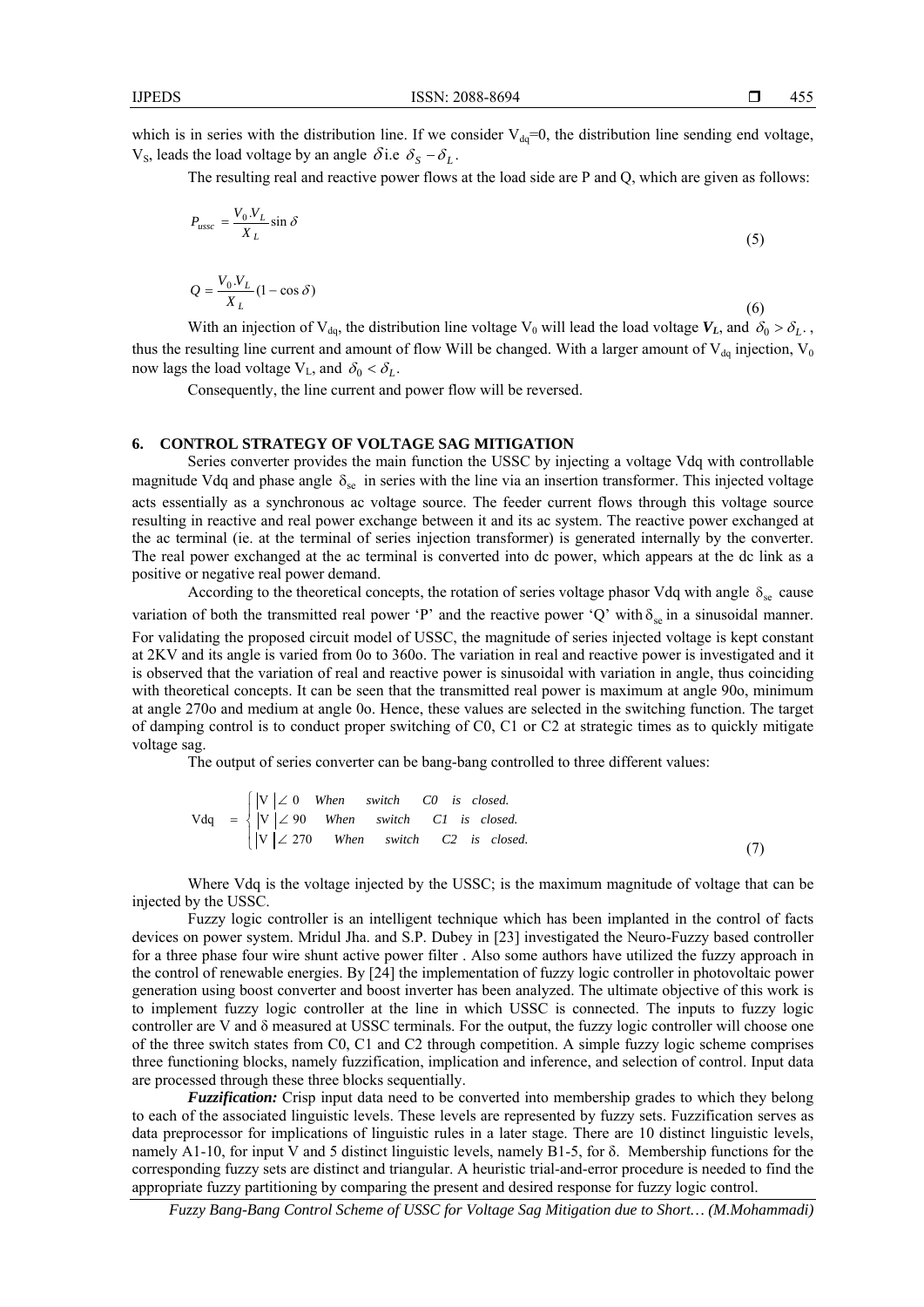*Implication and inferencing*: Various fuzzified inputs are fed into a fuzzy rule base for implication and inferencing. Linguistic control rules are constructed based on observations of dynamic behaviors and switching curves.

With the use of two state inputs (V and  $\delta$ ), we obtain a two-dimensional rule base with  $10x5$ linguistic levels as in Table 2.

| $1a01c 2.100$ -uniferisional fuzzy control futes |  |  |  |  |  |          |  |  |                |  |
|--------------------------------------------------|--|--|--|--|--|----------|--|--|----------------|--|
|                                                  |  |  |  |  |  | $\Delta$ |  |  | $\Delta\Omega$ |  |
| B                                                |  |  |  |  |  |          |  |  |                |  |
| в,                                               |  |  |  |  |  |          |  |  |                |  |
| B <sub>3</sub>                                   |  |  |  |  |  |          |  |  |                |  |
| $B_4$                                            |  |  |  |  |  |          |  |  |                |  |
| B <sub>5</sub>                                   |  |  |  |  |  |          |  |  |                |  |

Table 2. Two-dimensional fuzzy control rules

The rule base is a collection of fuzzy conditional statements in the form of 'if-then' rules. Each rule carries a weight  $\alpha_i$  (called firing strength), which is a measure of the contribution of ith rule to the overall fuzzy control action. The firing strength  $\alpha_i$  is defined as:

$$
\alpha_{i} = \mu_{A}(x_{0}) \Lambda \mu_{V}(y_{0}) \tag{8}
$$

Where  $A \in V$ ,  $B \in \delta$  A;  $\mu$  denotes grade of membership defined for input state (V and  $\delta$ ), xo and yo are the input variables used at a particular time instant; and Λ is the fuzzy 'AND' operator.

The membership value of each possible switching state C0, C1 and C2 for the FLC is obtained as:

$$
\mu_i(C_0) = \frac{\sum \alpha_i}{4} i = 40,41,50,51
$$
\n(9)

$$
\mu_i(C_1) = \frac{\sum \alpha_i}{32} i = 1, 2, 3, \dots
$$
 (10)

$$
\mu_i(C2) = \frac{\sum \alpha_i}{14} i = 15, 24, 25, 26, \dots
$$
 (11)

The main purpose of selection of control is to choose a non-fuzzy discrete control that best responds to current system oscillations. The final discrete FLC output indicates the final switching state chosen from C0, C1 and C2. The choice is competitive and only one switching state with highest membership ui among C0, C1 and C2 is chosen.

#### **7. SIMULATION AND RESULT**

The single line diagram of the network to study the voltage sag mitigation is shown in Figure 6.



Figure 6. Single line diagram of the network to study the voltage sag mitigation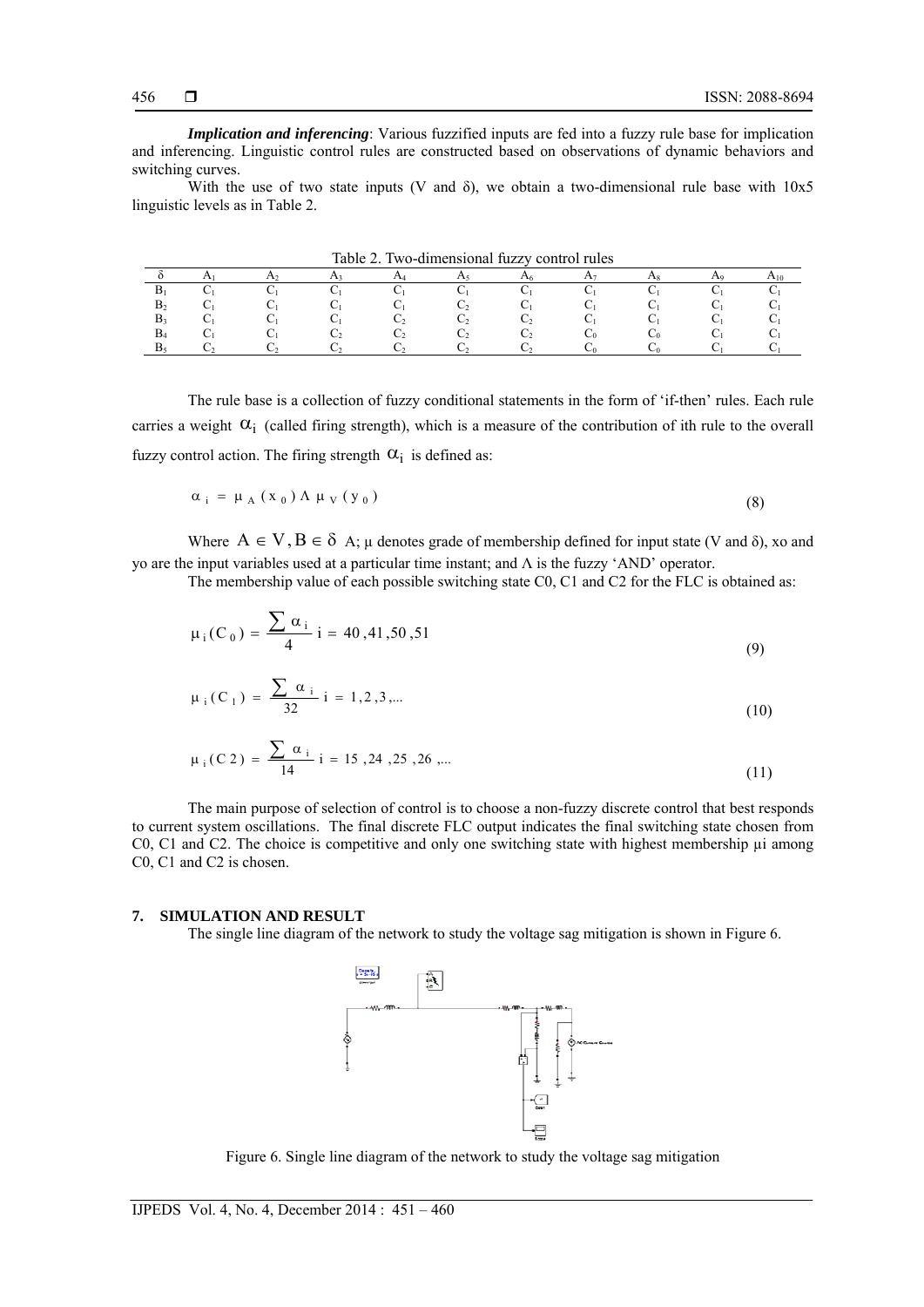Voltage sag at PCC without USSC due to short circuit fault is shown in Figure 7.



Figure 7. Voltage sag at PCC due to short circuit fault

The simulated system with MATLAB/SIMULINK software to study the fuzzy bang-bang controller on voltage sag mitigation using USSC is shown in Figure 8.



Figure 8. Simulated system in MATLAB/SIMULINK

The control structure of USSC used to illustrate the proposed fuzzy bang-bang controller is shown in Figure 9.



Figure 9. Series and shunt converters of USSC in MATLAB/SIMULINK

The control structure of USSC used to illustrate the proposed fuzzy bang-bang controller is shown in Figure 10. Te shunt converter can be controlled for maintaining constant voltage in dc bus and so it is controlled only to maintain dc bus voltage at *th* desired level.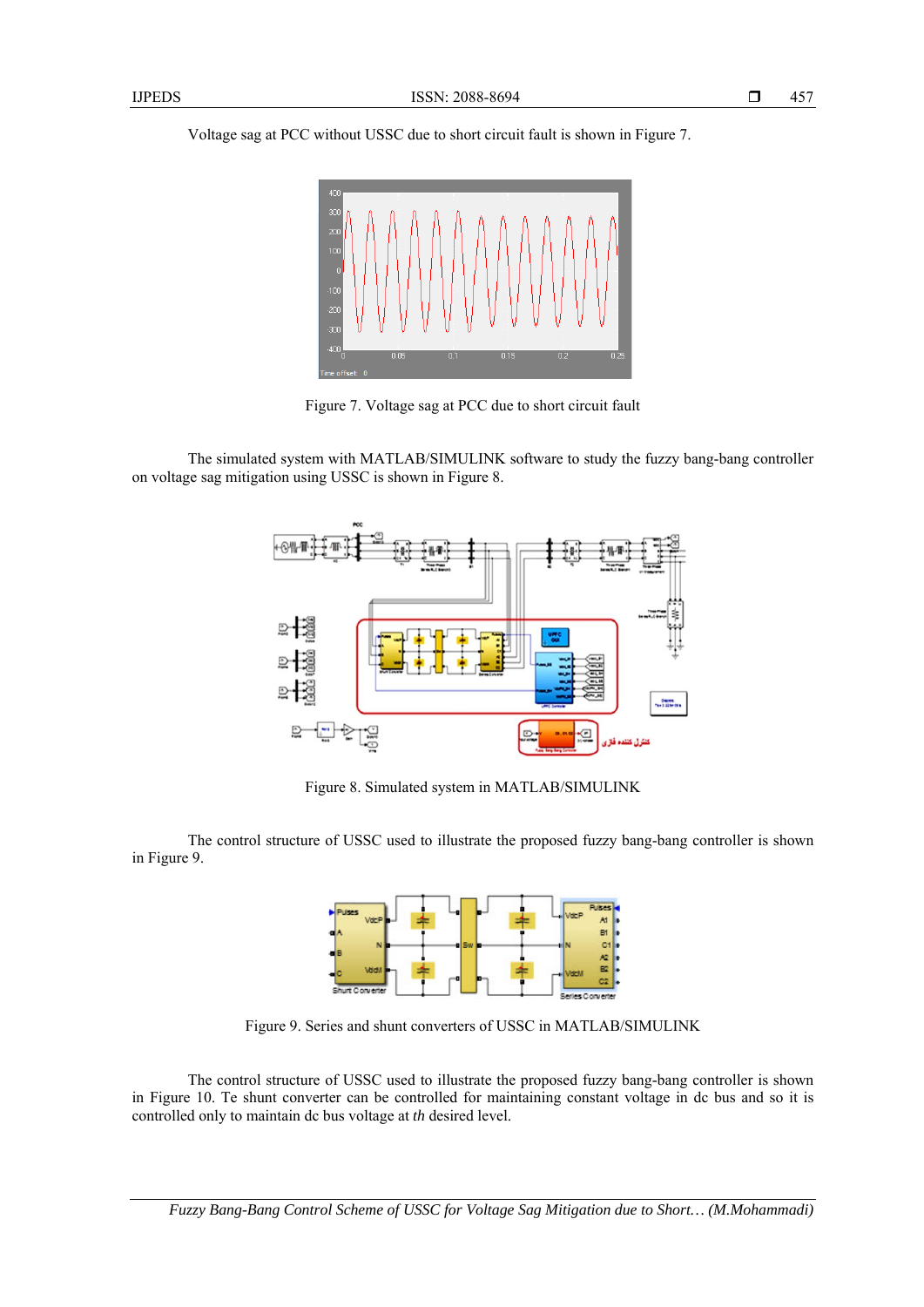

Figure 10. Fuzzy bang-bang controller designed for USSC

Changing state of switches C0, C1 or C2 as shown in Figure 11 can regulate the voltage injected by the series controller.



Figure 11. Changing state of switches C0, C1 or C2

The block diagram of the system control for reference voltage generation is shown in Figure 12.



Figure 12. System control for reference voltage generation

The inhected voltage by USSC through series converter and its refrence is presented in Figure 13 and Figure 14. Figure 15 ahows the voltage sag compensated by USSC using fuzzy bang-bang based controller.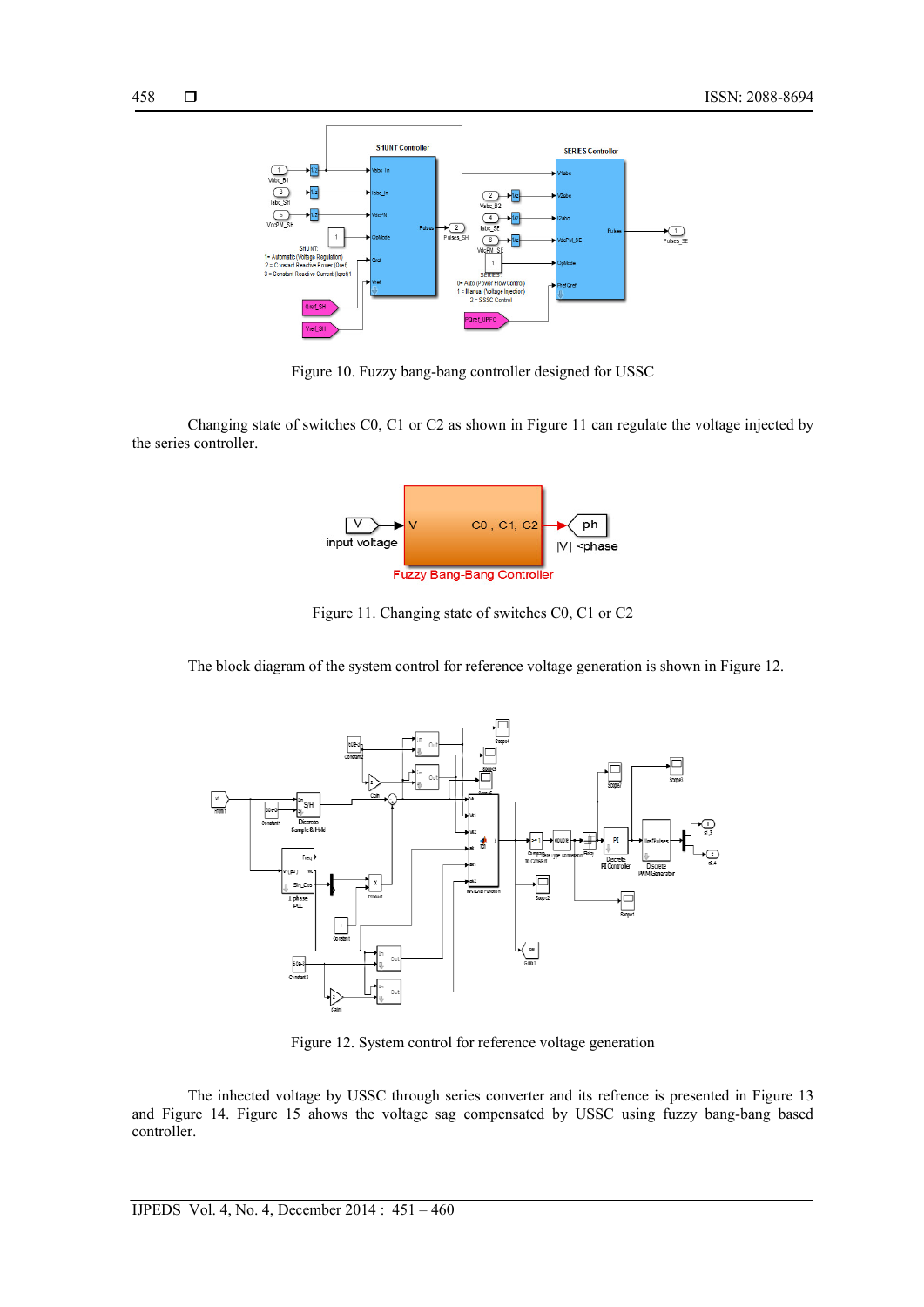

Figure 13. Injected volatge by series converter of USSC to mitigate volatge sag



Figure 14. Reference of injected volatge by series converter of USSC to mitigate volatge sag



Figure 15. Voltage sag compensated by USSC using fuzzy bang-bang based controller

# **8. CONCLUSION**

In this paper, USSC controller is derived by using Fuzzy Logic Control (FLC) based on bang-bang control to compensate the voltage sag occurred due to short circuit fault in distribution system. Of course another main reason of voltage sag is motor stating which has not been analyzed in this paper. The model is simulated in MATLAB/SIMULINK platform and USSC controller's performance is evaluated. Numerical simulation proved the effectiveness of the controller in compensating voltage sag. Simulations have been carried out to evaluate the performance of the USSC. Simulation results revealed that the USSC can mitigate effectively voltage sag. The results revealed that the USSC gives a better performance in power quality mitigation especially in voltage sag compensation and power flow control and also provide more power quality solutions as compared to the D-STATCOM and DVR.

#### **REFERENCES**

- [1] PT Nguyen, TK Saha. DVR against balanced and unbalanced Voltage sags: Modeling and simulation. *IEEE-School of Information Technology and Electrical Engineering, University of Queesland*, Australia, 2004.
- [2] SR Mendis, MT Bishop, JF Witte. Investigations of voltage flicker in electric arc furnace power systems. *IEEE Industry Applications Magazine*. 1996; 2(1): 28 – 34.
- [3] RW Boom. Superconductive Magnetic Energy Storage for Electric Utilities--A review of the 20 year Wisconsin Program. *Proceedings of the International Power Sources Symposium*. 1991; 1: 1-4.
- [4] AliZa'fari. Mitigation of Flicker using STATCOM with Three-Level 12-pulse Voltage Source Inverter, *World Academy of Science Engineering and Technology*. 2011; 73: 263-268.
- [5] VJ Gosbell, D Robinson, S Perera, The Analysis of Utility Voltage Sag Data, *International Power Quality Conference*, Singapore. 2002.
- [6] Yop Chung, Dong-Jun Won, Sang-Young Park, Seung-Il Moon andJong-Keun Park. The DC link energy control method in dynamic voltage restorer system. *International journal on Electric power and energy system*. 2003; 25(7): 525-531.
- [7] T Larsson, C Poumarede. STATCOM, an efficient means for flicker mitigation. *IEEE Power Engineering Society Winter Meeting*. 1999; 2: 1208-1213.